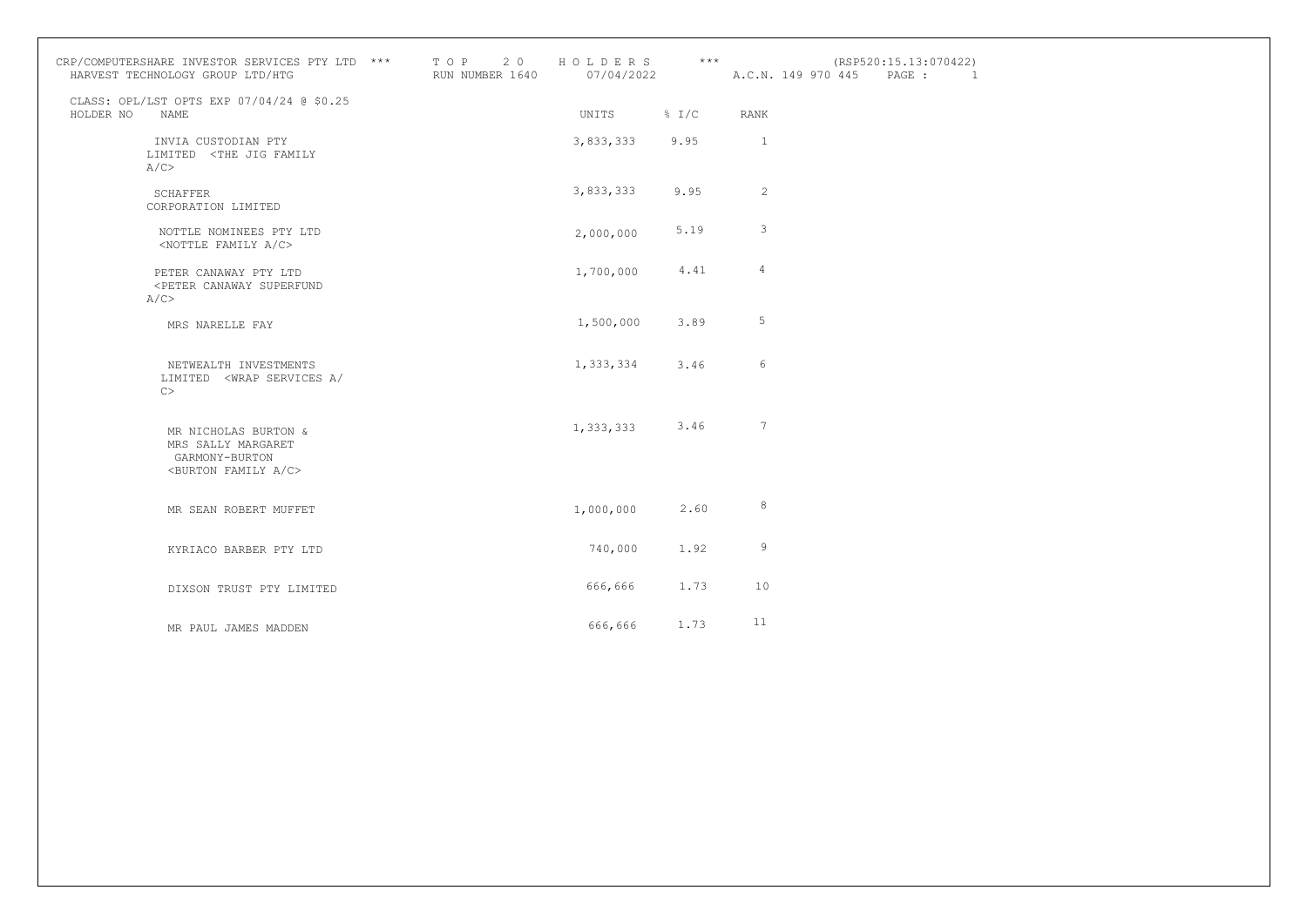|           | CRP/COMPUTERSHARE INVESTOR SERVICES PTY LTD *** TOP 20<br>HARVEST TECHNOLOGY GROUP LTD/HTG                   | RUN NUMBER 1640 | HOLDERS ***<br>07/04/2022 A.C.N. 149 970 445 |      |             | (RSP520:15.13:070422)<br>PAGE : | $\sim$ 2 |
|-----------|--------------------------------------------------------------------------------------------------------------|-----------------|----------------------------------------------|------|-------------|---------------------------------|----------|
| HOLDER NO | CLASS: OPL/LST OPTS EXP 07/04/24 @ \$0.25<br><b>NAME</b>                                                     |                 | UNITS % I/C                                  |      | <b>RANK</b> |                                 |          |
|           | MANATEE PTY LTD<br><longwave superannuation<br="">A/C</longwave>                                             |                 | 666,666 1.73 12                              |      |             |                                 |          |
|           | SCE SUPERANNUATION PTY LTD                                                                                   |                 | 666,666 1.73                                 |      | 13          |                                 |          |
|           | MR AIVARS STRAZDINS &<br>MS DIANE JEANETTE THORLEY<br><for <br="" a="" every="" free="" fund="" s="">C</for> |                 | 666,666 1.73                                 |      | 14          |                                 |          |
|           | SAMTIBER PTY LTD<br><dason family="" fund<br="" super="">A/C</dason>                                         |                 | 610,000 1.58 15                              |      |             |                                 |          |
|           | HALES SUPER PTY LTD<br><hales a="" c="" f="" medical="" s=""></hales>                                        |                 | 600,000 1.56 16                              |      |             |                                 |          |
|           | ANDREW SECURITIES PTY LTD<br><anna <br="" a="" bernstien="" fund="" s="">C</anna>                            |                 | 500,000                                      | 1.30 | 17          |                                 |          |
|           | CANARY CAPITAL PTY LTD                                                                                       |                 | 500,000                                      | 1.30 | 18          |                                 |          |
|           | MR ROSS MILNER MCKAY &<br>MS CHRISTINE STUART<br>BABBAGE <mckay fund<br="" super="">A/C</mckay>              |                 | 500,000 1.30                                 |      | 19          |                                 |          |
|           | MR CARRICK DURRANT RYAN<br><cd &="" family="" no2<br="" rv="" ryan="">A/C</cd>                               |                 | 500,000 1.30                                 |      | 20          |                                 |          |